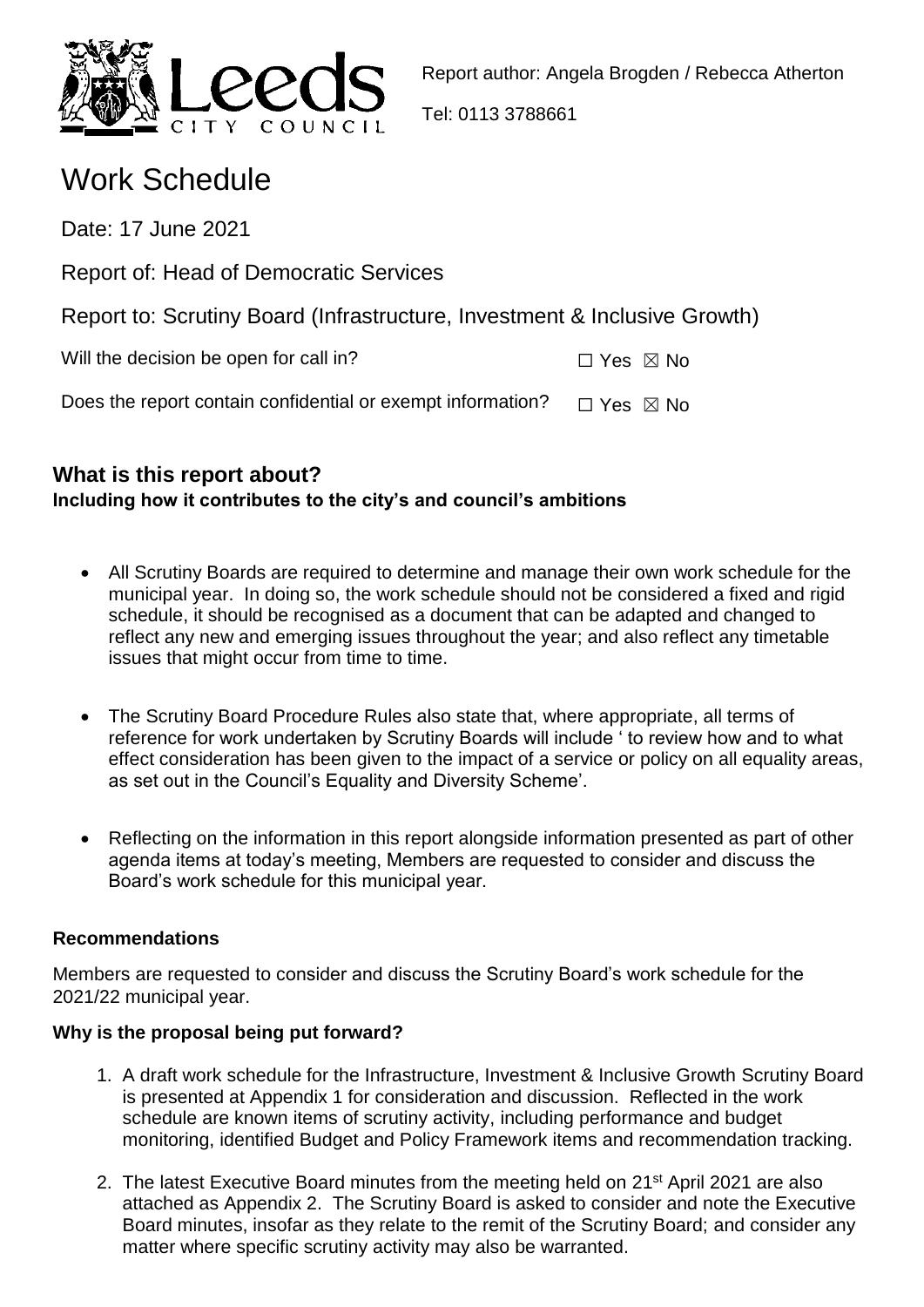#### Areas of work carried forward from the former Infrastructure, Investment & Inclusive Growth Scrutiny Board

3. At its final meeting of 2020/21 the former Infrastructure, Investment & Inclusive Growth Scrutiny Board consider a number of ongoing priorities that members recommended the successor board continue to scrutinise. These are reflected in the work programme at Appendix 1.

#### **What impact will this proposal have?**

| <b>Wards affected: All</b>        |       |     |
|-----------------------------------|-------|-----|
| Have ward members been consulted? | ∃ Yes | コNo |

- 4. All Scrutiny Boards are required to determine and manage their own work schedule for the municipal year.
- 5. The draft work schedule is reflective of the views of the former Infrastructure, Investment and Inclusive Growth Scrutiny Board.

#### **What consultation and engagement has taken place?**

- 6. In order to enable Scrutiny to focus on strategic areas of priority, it is recognised that each Scrutiny Board needs to establish an early dialogue with the Directors and Executive Board Members holding the relevant portfolios. The Vision for Scrutiny also states that Scrutiny Boards should seek the advice of the Scrutiny officer, the relevant Director and Executive Member about available resources prior to agreeing items of work.
- 7. The Director of Infrastructure, Investment & Inclusive Growth and relevant Executive Board Members have therefore been invited to today's meeting to share their views and contribute to the Board's discussion.

#### **What are the resource implications?**

- 8. Experience has shown that the Scrutiny process is more effective and adds greater value if the Board seeks to minimise the number of substantial inquiries running at one time and focus its resources on one key issue at a time.
- 9. The Vision for Scrutiny, agreed by full Council also recognises that like all other Council functions, resources to support the Scrutiny function are under considerable pressure and that requests from Scrutiny Boards cannot always be met.
- 10.Consequently, when establishing their work programmes Scrutiny Boards should:
	- Seek the advice of the Scrutiny officer, the relevant Director and Executive Member about available resources;
	- Avoid duplication by having a full appreciation of any existing forums already having oversight of, or monitoring a particular issue;
	- Ensure any Scrutiny undertaken has clarity and focus of purpose and will add value and can be delivered within an agreed time frame.